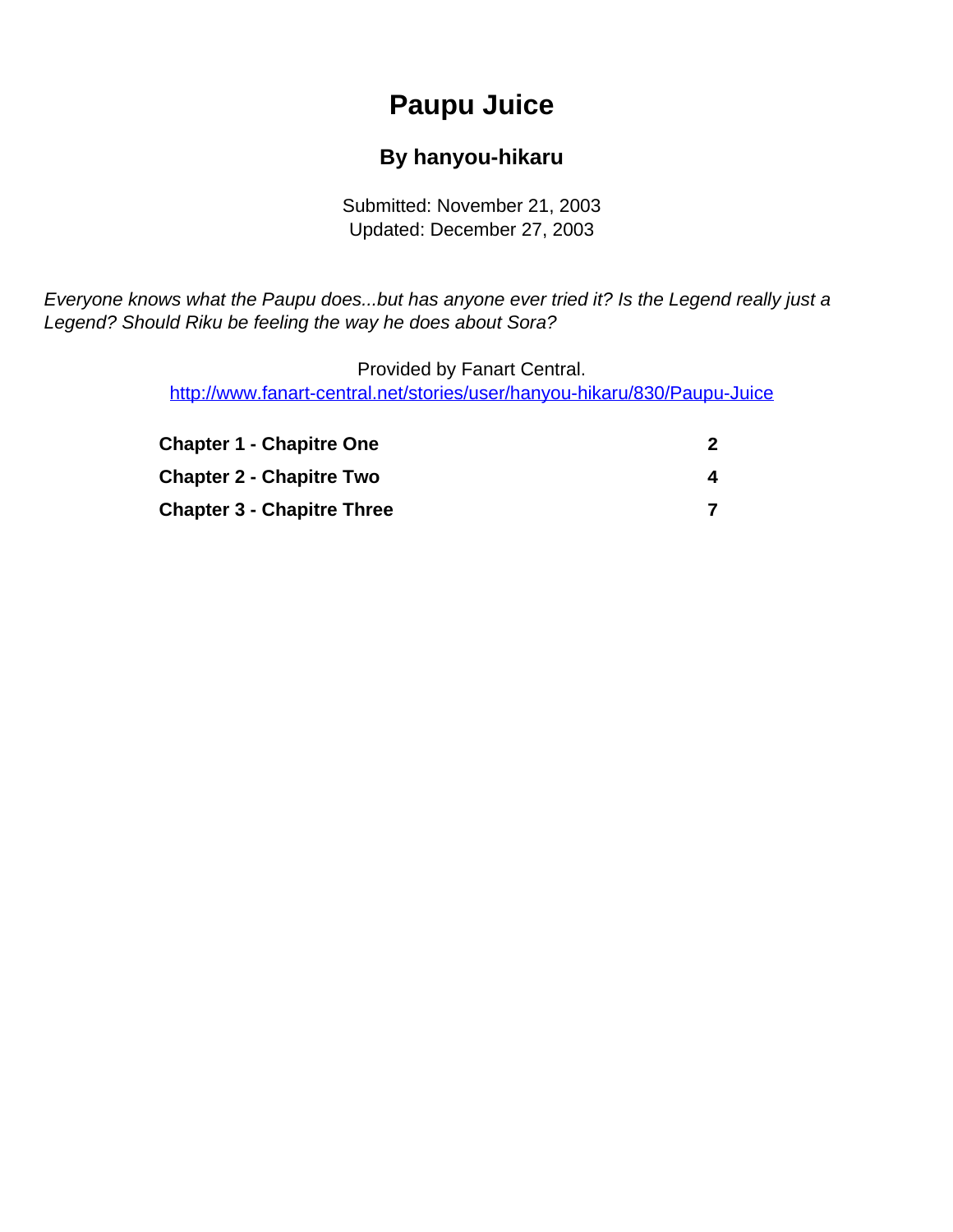## **1 - Chapitre One**

<span id="page-1-0"></span>~~~~~~~~~~~~~~~~~

**Title:** Paupu Juice – Chapitre One

**Genre:** Shounen-ai **Pairings:** Riku x Sora

**Summary:** [said in main explanation] **Disclaimer:** Riku, Sora, and the rest are not mine. No...Square-Enix gets that pleasure. [bastards..;-;] ~~~~~~~~~~~~~~~~~

\*\*Begin\*\*

Everyone knows the Legend of the Paupu Fruit. If you share the Star-Shaped Fruit with someone their destinies will forever be intertwined. But no one had ever actually tried this…so does that means it's only a Legend?

The young water driven boy, Riku; and his Sky obsessed friend, Sora; lie on their backs on Riku's mini island of Destiny Island. The wind blew gently making the brunette's move every so often since it had a tendency to spike every which way.

"Hey Sora..?" The silver haired one sat up then and sat Indian style, his hands resting on his ankles.

"Yeah?"

"You know the thing about the Paupu right?"

"Yeah…" The broken record replied again looking over to his older friend with a slight turn in his head.

"Have you ever wanted to try it…?"

"Hu? What kind of question is that?" Riku looked to Sora then.

"A serious one…have you ever wanted to try sharing the Paupu with anyone?" Sora gave a puzzled look as he sat up and copied his friend's position.

"Why?"

"Because…" He looked down to his ankles. "I've been thinking about it lately…and I've thought of trying it…"

"With who?" Sora looked to Riku with a soft smile on his face. The silver-haired one didn't return the gaze.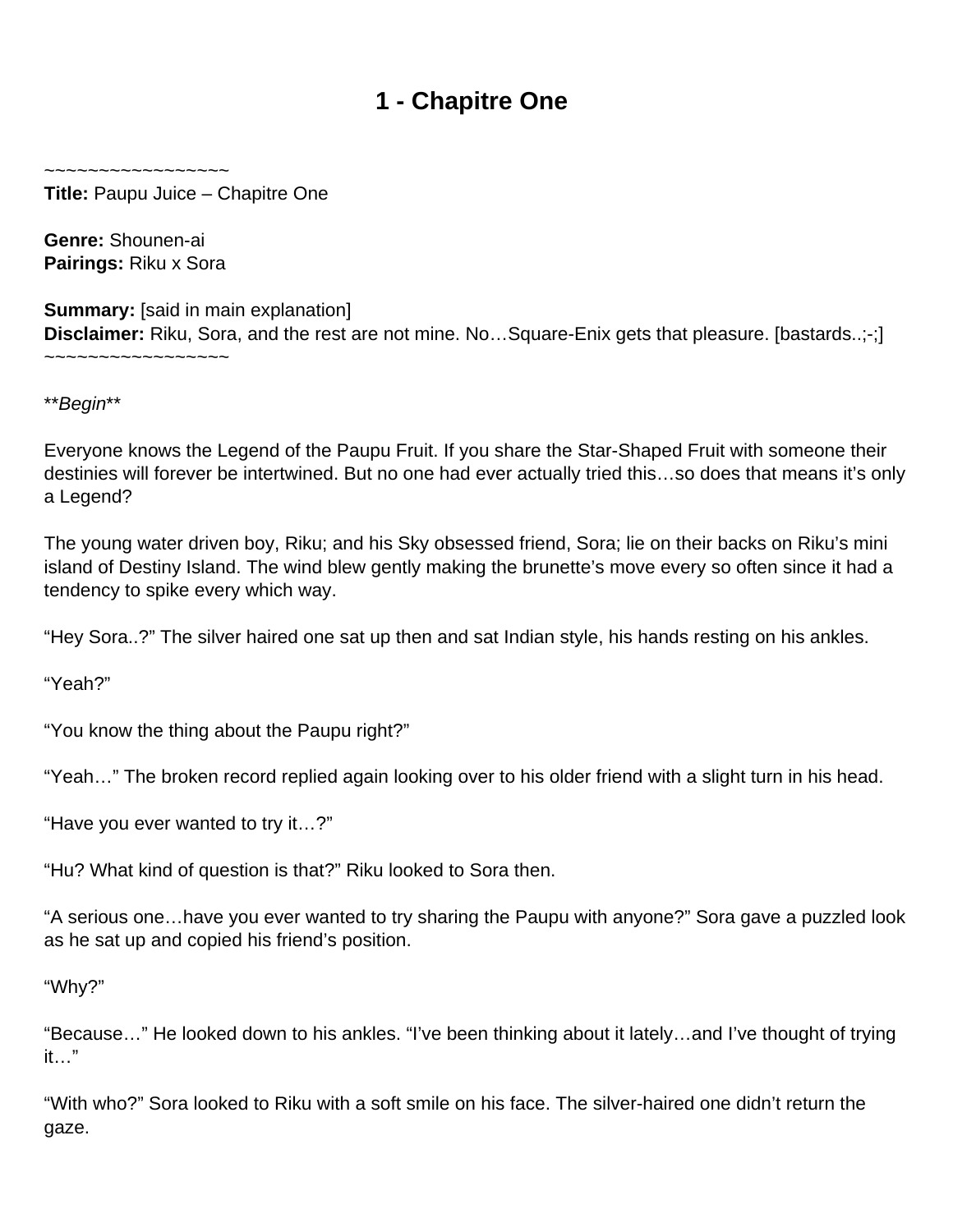"I can't tell you…"

"…why not? I won't tell…is it Selphie?!"

"You must be joking…" Riku gave Sora a dry look at this comment…no, insult.

"Yeah…heh, I know you'd never in a million years do that. Besides, she already likes Tidus and wants to share one with him on Valentine's day."

"Heh…I figured she'd like that little dog…" He laughed a little at his harsh joke towards the blonde spiky haired boy. He was always like that. Around Sora he was different though…he didn't seem to care about his daily arguments with his mind.

"So?"

"So what…?" He looked to Sora, who still gave that ever-cheerful smile.

"Who do you want to share the Paupu with?"

"It's nothing…never mind I even asked it…" Sora huffed as Riku stood then dusting himself off.

"Aww come on…you keep so many things from me! I tell you everything, why can't you tell me anything?" He stood as well then to better dramatize his speech. "You're my best friend Riku…and you keep so much from me…" He twiddled his fingers and looked down thinking he'd said too much.

"…you really want to know?"

"Of course…please tell me…it's ok if it's like…Kairi or something." Riku winced a little at the fact Sora used Kairi and him in the same sentence with feelings. He liked the girl at first but she had grown to be almost annoying as Selphie…

"…" He didn't answer right then, only jumped up onto the trunk of the Paupu tree which was leaning over the ledge of the island and the water. He reached out and grabbed a fruit then jumped off the tree and in front of Sora holding out the large star shaped fruit.

"Wh-what?"

\*\*End\*\*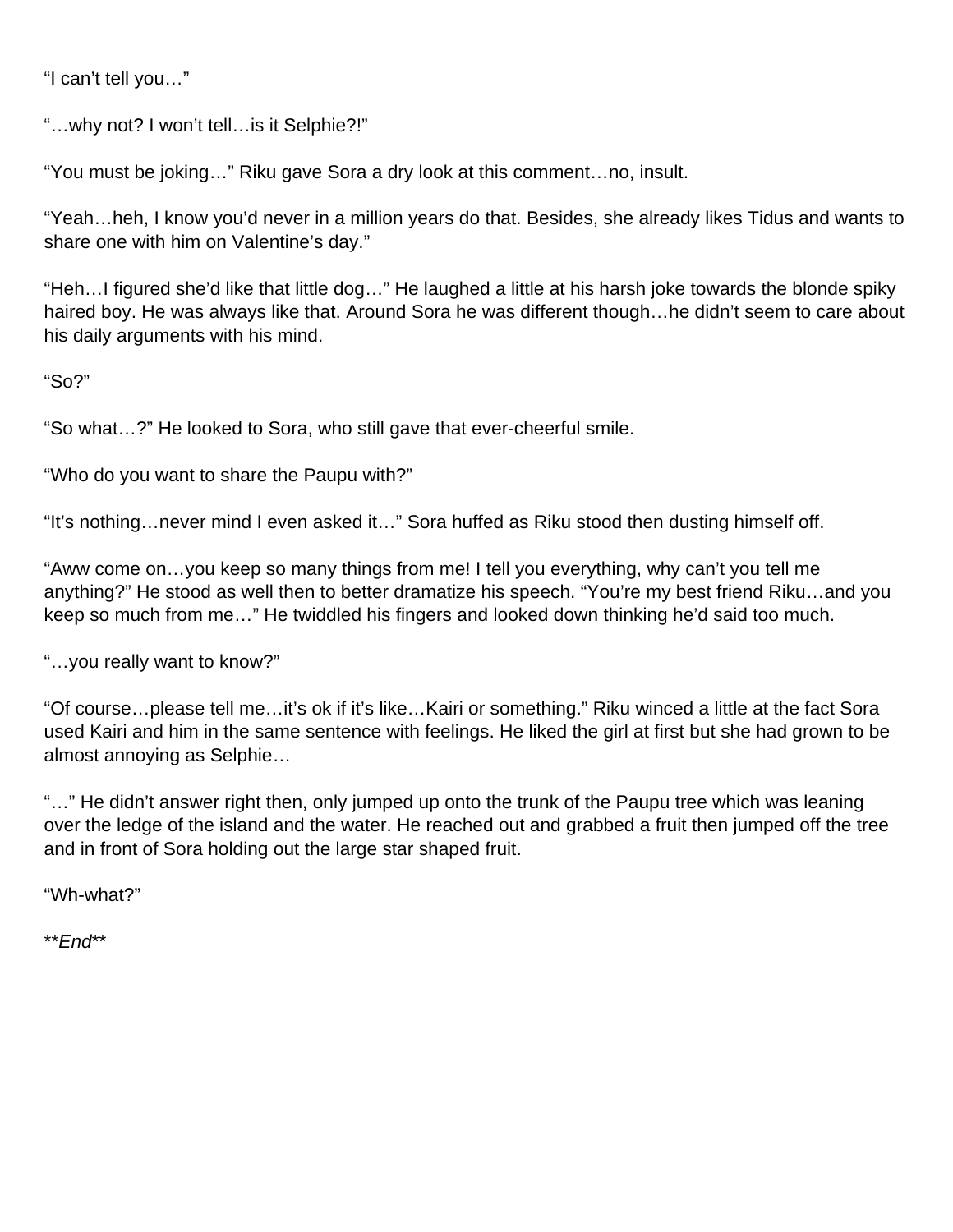## **2 - Chapitre Two**

<span id="page-3-0"></span>~~~~~~~~~~~~~~~~~

**Title:** Paupu Juice – Chapitre Two

**Genre:** Shounen-ai **Pairings:** Riku x Sora

**Summary:** Riku has shown Sora the Paupu, does this mean he wants to share it with him, and if so…why?

**Disclaimer:** Riku, Sora, and the rest are not mine. No…Square-Enix gets that pleasure.

~~~~~~~~~~~~~~~~~

\*\*And so the story continues…\*\*

"Wha-what?" Sora arched a brow looking to the large yellow star being held in front of him by Riku.

"…I want to share the Paupu with you Sora…"

"…Why me?"

"Why not…? Am I not allowed to?"

"No…but I thought you can only share it with someone that like…you love…" Riku sighed walking a little closer to Sora then.

"…Are you're saying I can't love you?" Sora's eyes widened a little. Sure, you could love your friend, but the look in his friend's green eyes made him think it meant something else…did it? "Well…no, you can love your friends but…"

"But what…? Don't you love me too…?" Sora's face came close to Riku's as it was lifted by the older boy's black-gloved hand.

"R-Riku…?" The silver haired one gave no response. He just looked into the sky blue eyes of his confused looking friend. He gave another sigh and placed the Paupu in Sora's hand. He then turned around and started off for the bridge. 'What does he mean…he loves me?' Sora thought to himself as he looked to the large fruit in his hands. Like most times he'd normally throw it into the ocean. This one he thought to keep.

 $*$ ~~~ $*$ ~~~\*~~~\*~~~\*~~~\*~~~\*~~~\*~~~\*~~~\*

The following day came, and once again the kids joined their places on the Destiny Islands. Such was the way of their lives and all they knew. Sora was sitting on the edge of the Pier with Kairi, chatting away about something or other. Selphie was playing cheerleader for Tidus as he sparred with Wakka, and the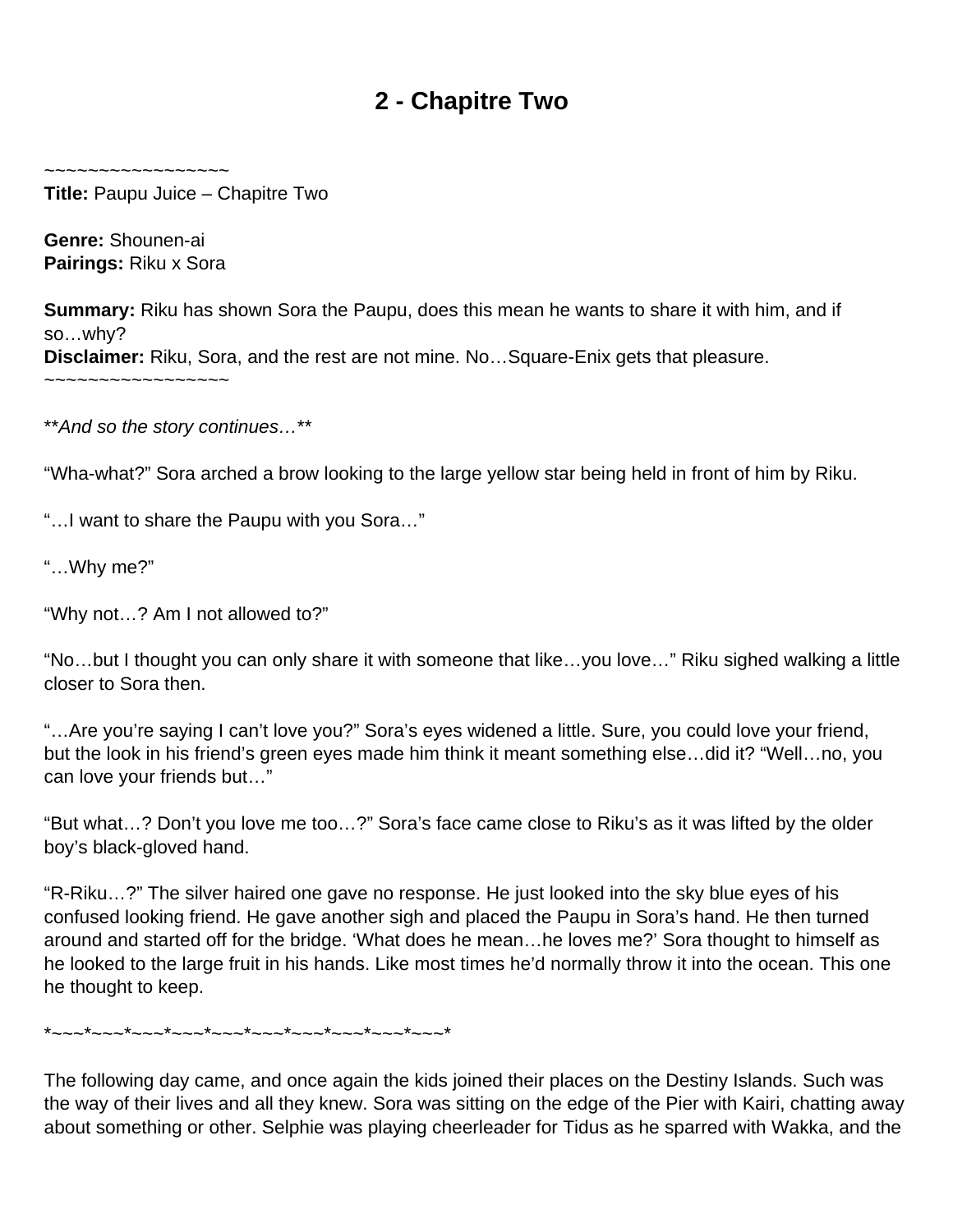lone wolf Riku sat over by the waterfall near the 'secret area' where he, Sora, and Kairi's childhood memories reigned.

The sound of the waterfall, blocking out the laughter of Kairi and the yelling of Selphie, was calm and soothing to the water-loving boy. He leaned his head back to note the brown haired friend of his above him.

"Weren't you talking with Kairi…?" He sat upright and looked to note that Selphie wasn't yelling anymore – she was gossiping with Kairi now.

"Hey Riku…uhm…" The brown haired boy gave a small laugh and rubbed the back of his head. "Auh…I know we haven't been there since we were little…but…you want to go to the 'secret area' with me?"

"What for? I don't think we have anymore room for drawings…" Not that he was the best when it came to rock carving either…most of the drawings in the cave were done by Sora and Kairi. "Just…I need to talk to you…in private." He arched a brow and shrugged as he stood dusting himself off a little and following after the younger boy into the cave.

"So…what did you want to tell me?" The silver haired one asked as he took a seat on the large boulder near the mysterious door hidden in the cave.

"Uhm…" Sora was obviously hesitating because he was embarrassed about something, what was it he needed to say? He reached on the inside of his jacket pocket and pulled out a little bottle filled with some orange-pink coloured looking juice.

"Hu? What's that…?" Riku raised a brow looking to the oddly coloured bottle. Sora still had his head down, not once had he looked to his older friend since they entered the cave. He then shot the bottle forward holding it out to Riku looking like an offering or something…

"I-It's…it's the Paupu…I..I kinda dropped it and only was able to save half of it. I felt bad since we couldn't break it and share it so…so I made it into a juice…"

"The Paupu…? You made it into Juice?" Well…that technically counted as still sharing it…right? There was no rule saying you couldn't do it that way. Riku shrugged with a small laugh as he took the bottle and took a sip.

"…Is it good?" Sora asked, still looking down, and twiddling his thumbs now. Riku smirked a little and shook the bottle slightly.

"I don't think someone like you could handle it. It's an…'adult' taste." He joked. He himself wasn't that much older than Sora but he liked to joke about it since he was. Sora gave a pouty face.

"You're a kid too you know." He crossed his arms as Riku looked to him with one eye while taking another sip. "Come on…tell me what it taste like…"

"Hmm…well…it's…" Sora's ears, if they could, almost perked up as he listened. This was the first time anyone on the island had tasted the Paupu, and he had always wanted to know its taste. "…none of your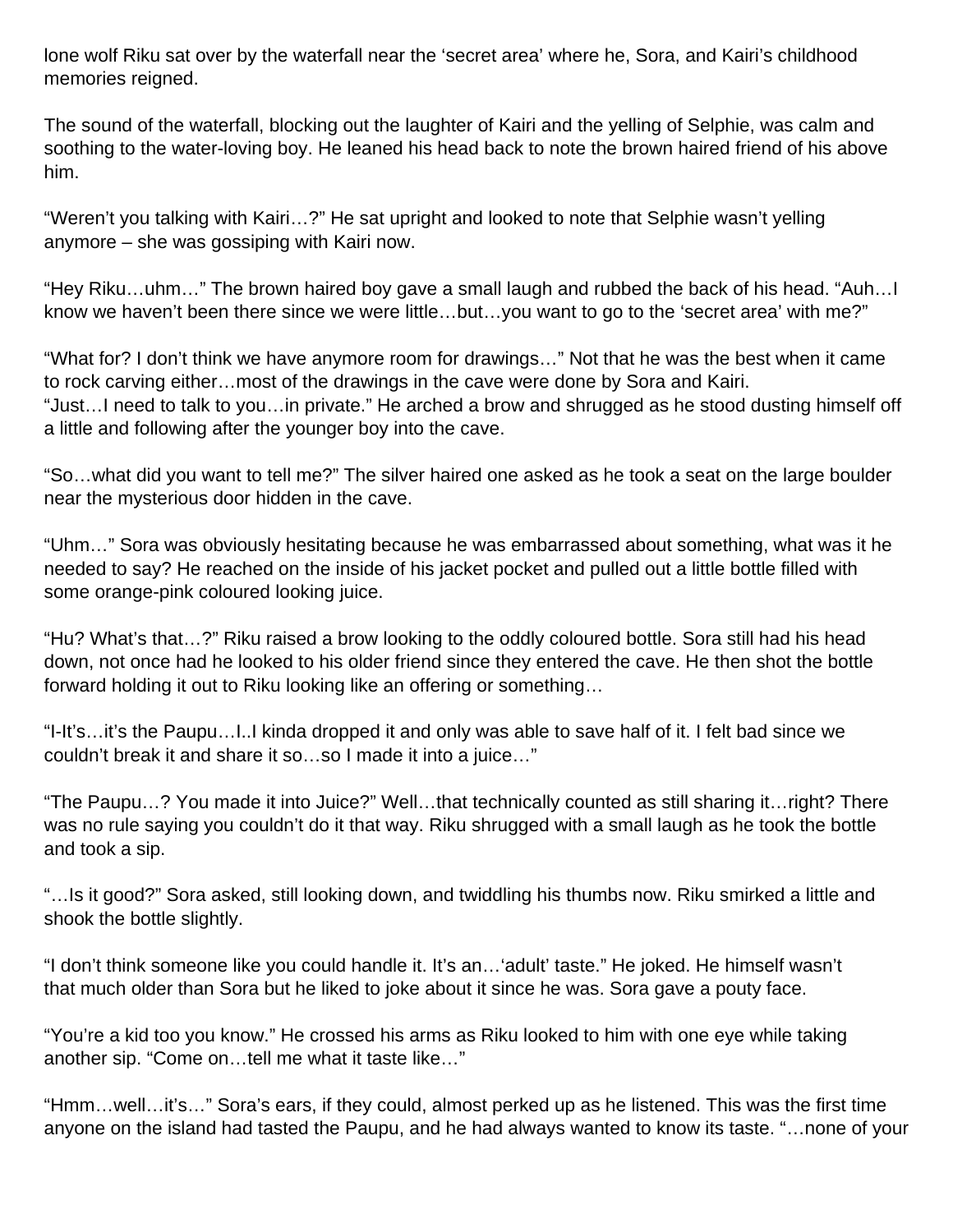business." Riku laughed as he refused to tell Sora the needed info. The brunette huffed and reached for the bottle.

"Fine! I'll find out myself…!" Riku held the bottle back behind him making Sora's distance from his face very close. "Uhm…Riku…?" The silver haired one had a seemingly sly smirk on his face.

 $*$ \* $TBC...$ \*\*

~~~~~~~~~~~~~~~~~

Authour Insert #1 **Riku:** Why the hell did you end it there?! **Sora:** To make the fangirls weep… **AN:** Oh hush Riku…you can get yer 'fun' next chapter! -.o **Riku:** -\_-; I'm going to start a riot on how you end chapitres… ~~~~~~~~~~~~~~~~~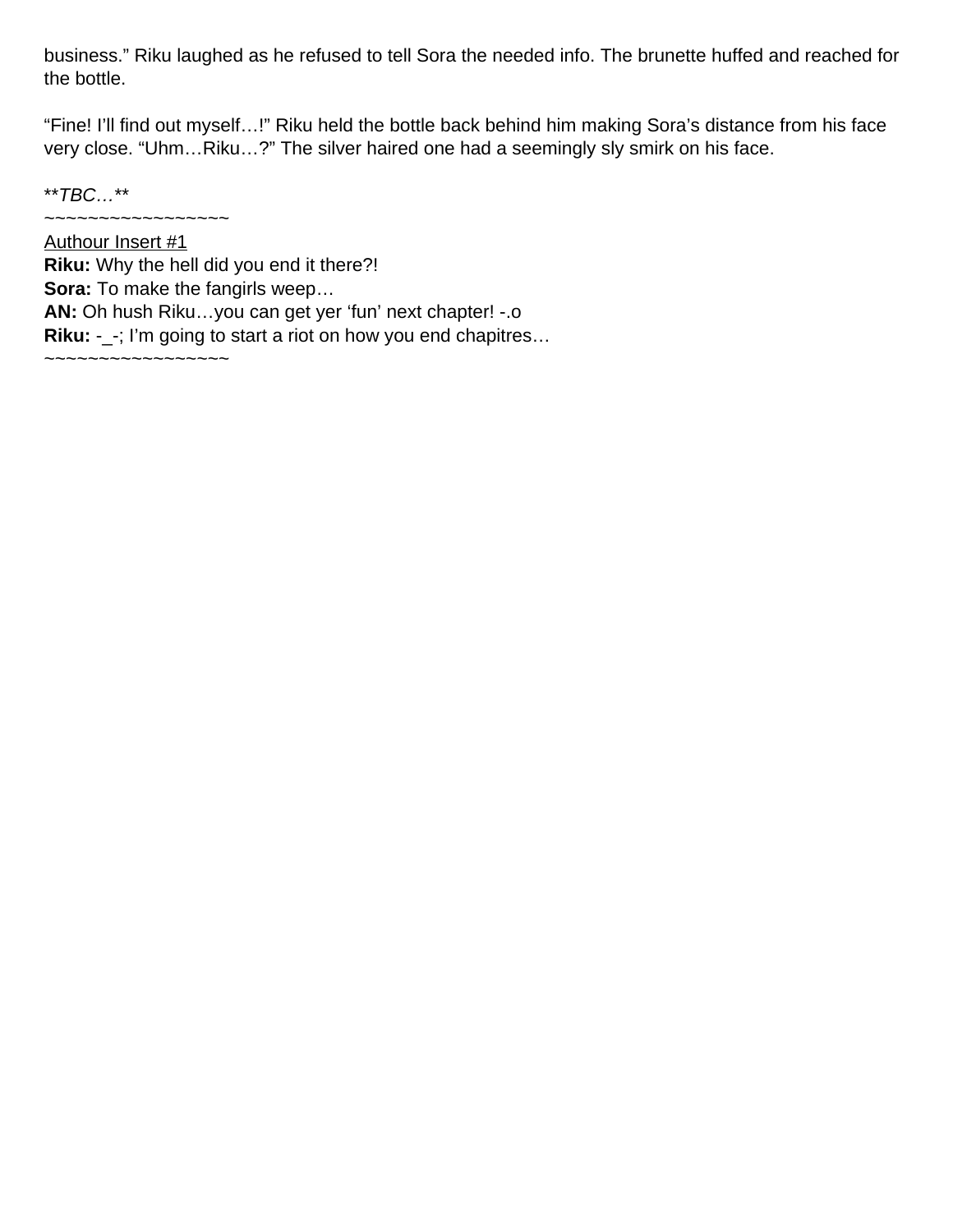## **3 - Chapitre Three**

<span id="page-6-0"></span>~~~~~~~~~~~~~~~~~

**Title:** Paupu Juice – Chapitre Three

**Genre:** Shounen-ai **Pairings:** Riku x Sora

**Summary:** Sora felt bad about not wanting to share the Paupu with Riku last time so he made it into juice...now Riku started to act funny...what's it mean? **Disclaimer:** Riku, Sora, and the rest are not mine. No…Square-Enix gets that pleasure. ~~~~~~~~~~~~~~~~~

\*\*And so the story continues…\*\*

Sora tried holding in his breath, as he stood there before Riku. One hand rested on Riku's where he held the bottle behind his back, the other happened to find it's way to Riku's thigh. He was able to smell the Paupu from Riku's breath.

"Uhm…" The poor brunette couldn't think of anything to say, everything he tried wouldn't come out. He was stuck 'drowning in Riku's eyes'. He felt as though he'd been standing there forever but it had been only a few minutes and he realized it once he felt Riku's lips touch his. Being a little confused by the action he jumped back a little covering his mouth with his hand. "…?!"

"Hey Sora…are you in here…?" Kairi's voice was then heard and she was seen standing in the entranceway of the cave. She smiled to see the two were where she had thought. Riku sighed and stood capping the bottle with the juice and shoving it in the bottom pocket of his baggy cargo-like pants. Sora stood there a moment with the same look on his face before he ran out past Kairi, pushing her out of the way a little.

"He-hey~!" Kairi spun in a small circle as Sora whizzed by her. She gave a confused look and looked to Riku who was running a hand through his silver locks. "What's wrong with Sora…?"

"How should I know…?" Riku almost snapped back. Kairi gasped a little…she could never tell what mood Riku was in since he always seemed to carry the same no-expression face.

"…I figured you would know since you two were in here…"

"…" He didn't give an answer back, only left the cave as the girl's voice was starting to annoy him. Kairi just huffed and crossed her arms looking around to see if they had drawn anything new or some clue that would lead her to what they were doing.

Riku saw Sora leaning against the cave, almost hidden in the vines with his face still a little red.